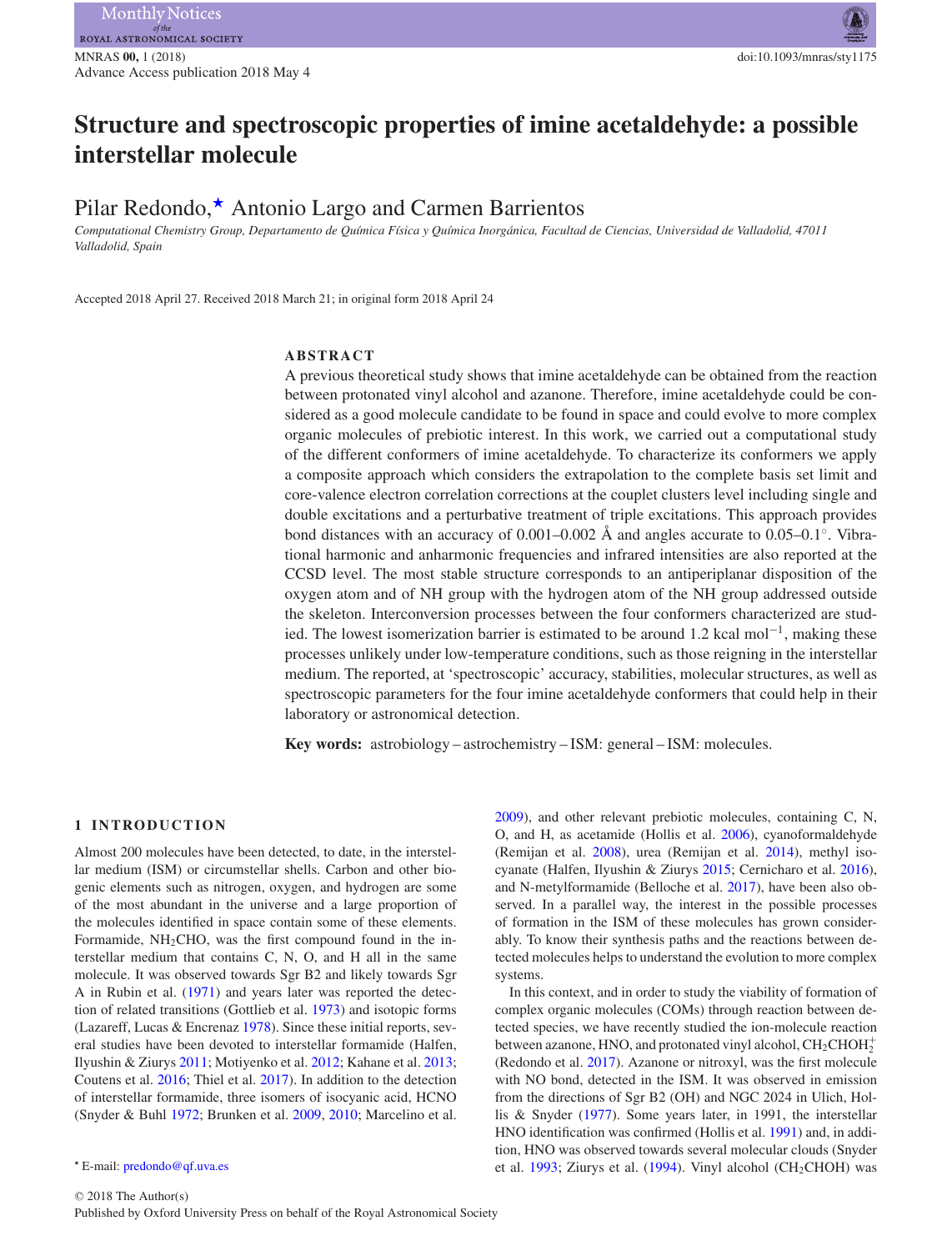detected in emission towards Sagittarius B2 (N) by means of its millimeter-wave rotational transitions in Turner & Apponi [\(2001\)](#page-6-13). The proton affinity of vinyl alcohol is higher than that of azanone (Grandinetti et al. [1992;](#page-5-10) Fairley et al. [1996\)](#page-5-11), and in both cases, is higher than proton affinity of  $H_2$  ( $H_3^+$  is the most abundant protondonor species in dense interstellar clouds Lepp, Dalgarno & Sternberg [\(1987\)](#page-6-14)). Therefore, we considered the ion-molecule reaction between  $CH_2CHOH<sub>2</sub><sup>+</sup>$  and HNO. From this reaction 12 thermodynamically viable interstellar products were obtained (Redondo et al. [2017\)](#page-6-9). Even though,  $NH<sub>2</sub>CHCOOH<sup>+</sup> + H<sub>2</sub>$  and  $NH<sub>2</sub>CH<sub>2</sub>CO<sup>+</sup> + H<sub>2</sub>O$ were, in principle, the most favourable products (reaction enthalpies are  $-93.3$  and  $-81.3$  kcal mol<sup>-1</sup>, respectively, at the CCSD(T)/augcc-pVTZ//MP2/aug-cc-pVTZ level); paths giving cis- and trans-O-protonated imine acetaldehyde (cis-NHCHCHOH<sup>+</sup> and trans-NHCHCHOH<sup>+</sup>) were the most plausible from both a thermodynamic (largest exothermicity) and a kinetic (lowest energy barrier) point of view. Trans-NHCHCHOH<sup>+</sup> is 8.3 kcal mol<sup>-1</sup> more stable than cis-NHCHCHOH<sup>+</sup> at the CCSD(T)/aug-cc-pVTZ//MP2/augcc-pVTZ level and the conversion barrier from the cis conformer into the most stable trans one is only of 0.4 kcal mol<sup>-1</sup> (≈200 K). From these results, the main conclusion of the study (Redondo et al. [2017\)](#page-6-9) was that imine acetaldehyde, the neutral counterpart of O-protonated imine acetaldehyde, could be a feasible candidate molecule to be searched for in space.

Imine acetaldehyde, NHCHCHO, is an isomer of methyl isocyanate, CH3NCO. Methyl isocyanate is one of the most abundant species detected on the comet surface. It was first identified in the 3 mm segment of a broad-band survey of Sgr B2(N) (Halfen et al. [2015\)](#page-5-6) in 2015 and only one year later a rigorous detection of this important missing molecule in astrochemical networks interstellar was carried out (Cernicharo et al. [2016\)](#page-5-7). Imine acetaldehyde contains C, N, O, and H, if it is present in the ISM, could evolve to the formation of prebiotic molecules.

The main aim of this study is to characterize imine acetaldehyde conformers at the so-called 'spectroscopic' accuracy. To obtain this accuracy, it is necessary sophisticated quantum chemical models and taking into account core-valence (CV) correlation contributions and extrapolation to the complete basis set (CBS) limit (Puzzarini & Barone [2018](#page-6-15) and references therein). When this level is not computationally affordable (for medium and large size molecules) composite approaches, which are based on the fact that basis set and CV correlation effects can be evaluated at low-computational levels, are employed. The composite approach CCSD(T)/CBS+CV (Heckert, Kállay & Gauss [2005;](#page-5-12) Heckert et al. [2006\)](#page-5-13), employed in this work, considers the extrapolation to the CBS limit and CV corrections at the couplet clusters level including single and double excitations and a perturbative treatment of triple excitations, CCSD(T), level (Raghavachari et al. [1989\)](#page-6-16). It is shown that this approach provides bond distances with an accuracy of 0.001–0.002 Å and angles accurate to 0.05–0.1◦. As an example, this approach has been employed to characterize the elusive glycine VIp conformer (Barone et al. [2013\)](#page-5-14), they showed that the obtained accuracy at the composite level is similar to the best experimental determination for the most stable conformers.

In this work, we carried out a computational study of imine acetaldehyde low-lying conformers providing information about their stabilities, molecular structures, as well as spectroscopic parameters, which could help in their laboratory or astronomical detection. To the best of our knowledge, there have been no previous experimental or theoretical studies on this species.

## **2 COMPUTATIONAL METHODS**

We have used several methodological approaches with different basis sets running from density functional theory (DFT) to coupled cluster (CC) calculations. Equilibrium structures of the different conformers of imine acetaldehyde were preliminary optimized at the DFT level using the B3LYP hybrid exchange correlation functional (Becke [1986,](#page-5-15) [1988a\)](#page-5-16), which includes the Lee–Yang–Parr (Lee, Yang & Parr [1988\)](#page-6-17) correlation functional and the Becke hybrid exchange functional (Becke [1988b\)](#page-5-17). Within this approach the triple split-valence 6-311+G(d,p) basis set of Pople Krishnan et al. [\(1980\)](#page-6-18) was used. This basis set includes diffuse functions for carbon, nitrogen, and oxygen atoms, as well as polarization functions for both hydrogen and heavy atoms. Subsequent optimizations using the second order Moller–Plesset theory (MP2; Moller & Plesset [1934\)](#page-6-19) were carried out. In this case, the correlated consistent polarized valence triple-*ζ* augmented with diffuse function basis sets of Dunning, namely aug-cc-pVTZ (Dunning [1989;](#page-5-18) Kendall, Dunning & Harrison [1992\)](#page-6-20) was employed.

We have also performed geometry optimizations at the CC level including single and double excitations (CCSD; Raghavachari et al. [1989\)](#page-6-16) in conjunction with the standard triple-*ζ* correlatedconsistent cc-pVTZ (Dunning [1989\)](#page-5-18) basis set of Dunning as well as the triple-*ζ* aug-cc-pVTZ (Dunning [1989;](#page-5-18) Kendall et al. [1992\)](#page-6-20) basis set augmented by diffuse functions. CCSD calculations were performed assuming the frozen-core (fc) approximation. Thus to account for core-correlation effects, we have used the CV correlation-consistent cc-pCVTZ basis set (Dunning [1989;](#page-5-18) Woon & Dunning [1995\)](#page-6-21). To improve the electron-correlation treatment, the CCSD approximation augmented by a perturbative treatment of triple excitations, CCSD(T), (Raghavachari et al. [1989\)](#page-6-16) method was also used together with the triple- and quadruple-*ζ* correlated-consistent basis sets of Dunning, cc-pVTZ, and cc-pVQZ (Dunning [1989\)](#page-5-18).

Energetic data were computed using the same levels of theory as those employed in geometry optimizations. It should be noted that in the CCSD(T) calculations, we used the T1 diagnostic (Lee & Taylor [1989\)](#page-6-22) to check the possible multireference character. It was found to be below the 0.01 value (Martin et al. [1992\)](#page-6-23) indicating that, in all cases, a multiconfigurational procedure was not necessary. In addition, the intrinsic reaction coordinate (IRC) formalism (Gonzalez & Schelegel [1990\)](#page-5-19) was used to check the connections between the transition-state structures and minima.

Harmonic vibrational frequencies were computed on the optimized geometries at the CCSD/cc-pVTZ level using analytic second derivatives of the energy. To help in the possible experimental detection of these conformers by infrared (IR) spectroscopy, we also computed anharmonic vibrational frequencies. Anharmonic corrections were calculated at the CCSD/cc-pVTZ level of theory within a second-order perturbation treatment (VPT2; Barone [2005\)](#page-5-20) based on a full cubic force field (CFF) and semidiagonal quartic force constants. Vibration-rotation interaction constants were also evaluated from the CFF calculations, allowing for correction of rotational constants, including vibrational effects.

Geometrical parameters, equilibrium rotational constants, and electronic energies were refined through a composite procedure (Heckert et al. [2005,](#page-5-12) [2006;](#page-5-13) Huang & Lee [2008\)](#page-5-21). Within this scheme, assuming additivity, the different contributions are evaluated separately at the highest possible level. The estimated properties, namely, geometrical parameters, equilibrium constants, and electronic energies, computed applying the composite scheme, which we will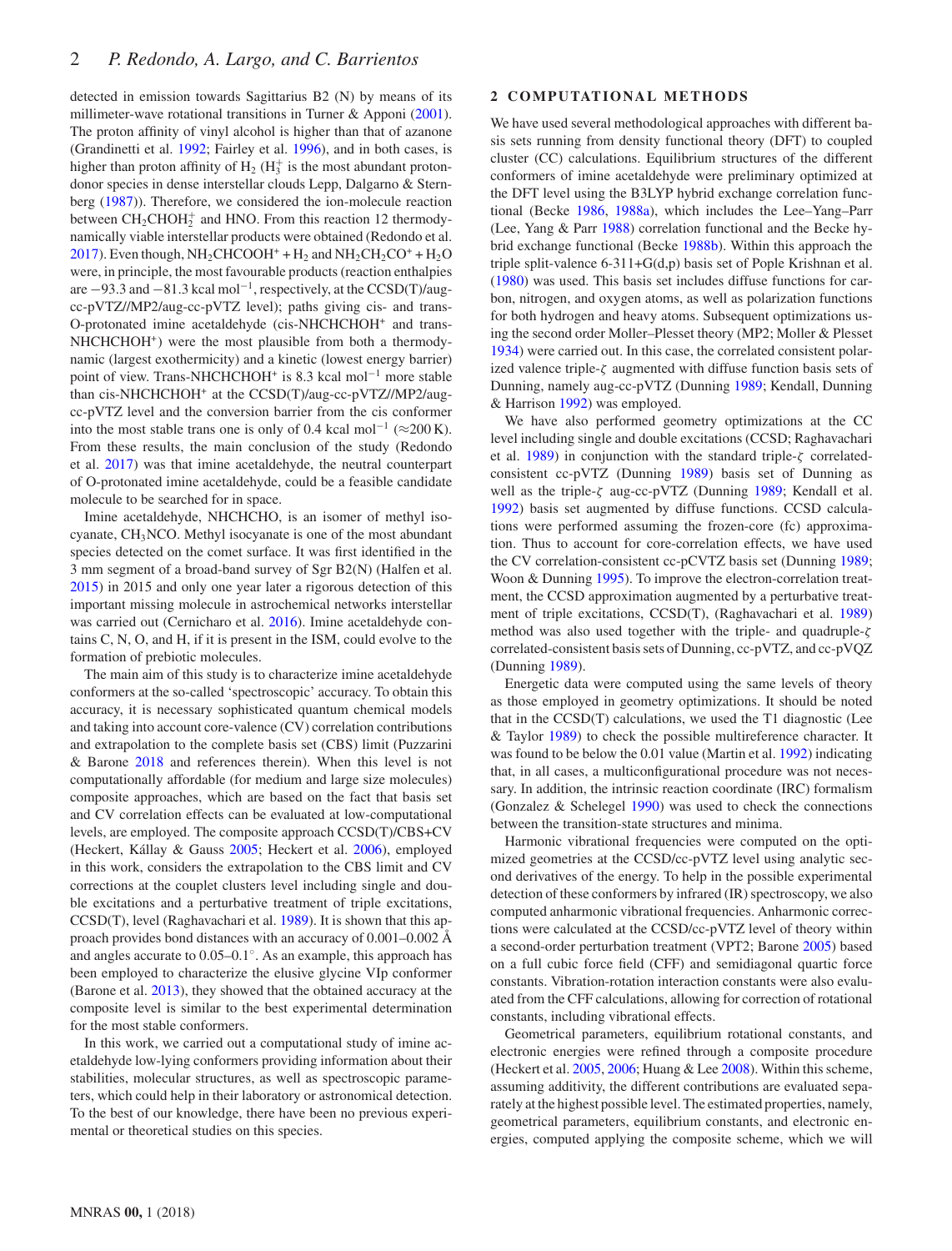<span id="page-2-0"></span>

Figure 1. Structure of the four conformers located for imine acetaldehyde on the  ${}^{1}A'$  potential energy surface

denote as *P*(*comp*), are obtained using the following expression (Barone et al. [2013\)](#page-5-22):

$$
P(comp) = P(CBS) + \Delta P(CV) + \Delta P(aug).
$$
 (1)

The first term, *P*(CBS) accounts for basis-set truncation effects and corresponds to the CBS limit. It was evaluated through the *n*<sup>−3</sup> extrapolation formula (Helgaker et al. [1997\)](#page-5-23) applied to the case  $n = 3$  and 4, that is employing the  $CCSD(T)/cc-pVTZ$  and  $CCSD(T)/cc-pVQZ$  data. The second term,  $\Delta P(CV)$ , accounts for the CV electron correlation correction and is obtained by the following difference:

$$
\Delta P(CV) = P(CVTZ, \text{ all}) - P(CVTZ, \text{ fc}),\tag{2}
$$

where *P*(CVTZ, all) and *P*(CVTZ, fc) correspond to the considered property evaluated at the CCSD/cc-pCVTZ level correlating all (full) and only valence electrons, (fc), respectively. The last term in equation (1),  $\Delta P(\text{aug})$ , accounts for the correction due to the inclusion of diffuse functions (aug) in the basis set and is computed as:

$$
\Delta P(\text{aug}) = P(\text{augVTZ}) - P(\text{VTZ}),\tag{3}
$$

where *P*(augVTZ) and *P*(VTZ) represent the considered property computed at the CCSD level using the aug-cc-pVTZ and cc-pVTZ basis sets, respectively, within the fc approximation.

All calculations were carried out with the GAUSSIAN 09 (Frisch at al. [2010\)](#page-5-24) and CFOUR (Stanton et al. [2013\)](#page-6-24) packages.

## **3 RESULTS AND DISCUSSION**

We have found four low-lying conformers for imine acetaldehyde, which are collected in Fig. [1.](#page-2-0) All of them have  $C_s$  symmetry with  ${}^1A'$ electronic ground states. As can be seen in Fig. [1,](#page-2-0) in the conformer 1, the oxygen atom and the NH group lie on opposite sides of the plane, containing the C–C bond, which is perpendicular to the molecular plane, and the hydrogen atom of the NH group is addressed outside the skeleton of the molecule (*out*). This conformation, taking as reference the C–C bond, can be described as antiperiplanar (ap) and we denote as out-ap-imine acetaldehyde. Conformer 2 corresponds to the antiperiplanar conformer containing the hydrogen atom of the <span id="page-2-1"></span>**Table 1.** Relative energies, in kcal mol<sup> $-1$ </sup>, for the four conformers of imine acetaldehyde computed at different levels of theory (ZPV energies included).

|                      |      |                             |      | Conformer Conformer Conformer Conformer |
|----------------------|------|-----------------------------|------|-----------------------------------------|
| Level                | 1    | $\mathcal{D}_{\mathcal{A}}$ | 3    | 4                                       |
| $B3LYP/6-311+G(d,p)$ | 0.00 | 1.60                        | 2.35 | 5.64                                    |
| MP2/aug-cc-pVTZ      | 0.00 | 1.21                        | 2.02 | 5.59                                    |
| CCSD/cc-pVTZ         | 0.00 | 1.32                        | 1.90 | 5.52                                    |
| CCSD/aug-cc-pVTZ     | 0.00 | 1.41                        | 2.33 | 5.70                                    |
| CCSD(Full)/cc-pCVTZ  | 0.00 | 1.31                        | 1.90 | 5.54                                    |
| $CCSD(T)/cc-pVTZ$    | 0.00 | 1.10                        | 1.57 | 5.35                                    |
| $CCSD(T)/cc-pVQZ$    | 0.00 | 1.15                        | 1.83 | 5.48                                    |
| Composite            | 0.00 | 1.30                        | 2.46 | 5.77                                    |

NH group addressing in the direction of the skeleton of the molecule (*in*) and it is named as in-ap-imine acetaldehyde. Conformers 3 and 4, with the oxygen atom and the NH group lying on the same side of the plane, containing the C–C bond, which is perpendicular to the molecular plane, are described as synperiplanar (sp) when the C–C bond is taken as reference. Of them, conformer 3, which includes the H atom of the NH group pointing in the direction of the main skeleton of the molecule, is denoted as in-sp-imine acetaldehyde. Finally, conformer 4, with the hydrogen atom of the NH group addressing outside the skeleton of the molecule, is named as outsp-imine acetaldehyde.

#### **3.1 Energetic**

The relative energies of the low-lying conformers (see Fig. [1\)](#page-2-0) computed at different levels of theory are collected in Table [1.](#page-2-1) Antiperiplanar conformers, structures 1 and 2, are more stable than synperiplanar ones, structures 3 and 4. Regardless of the level of theory used, the most stable conformer of imine acetaldehyde corresponds to structure 1. Following in energy is structure 2, which lies only 1.30 kcal mol−<sup>1</sup> higher in energy than conformer 1 at composite level. Of the two synperiplanar conformers, structure 3, which includes the H atom of the NH group pointing in the direction of the main skeleton of the molecule, is located 2.46 kcal mol−<sup>1</sup> above the most stable conformer. Finally, structure 4 with the hydrogen atom of the NH group addressing outside the skeleton of the molecule lies 5.77 kcal mol−<sup>1</sup> (at the composite level) above the lowest lying conformer. In the synperiplanar conformers, the interaction between the hydrogen atom of the group NH and the oxygen one favours the *in* structure, conformer 3, over the *out* one, conformer 4.

All different levels of theory used in this work provide the same stability order of conformers. The relative energies calculated at the different levels of theory are similar in all cases. However, it should be noted that at the MP2 level of theory, the C*s*symmetry conformer corresponding to structure 4 has an imaginary frequency of 54i cm<sup>-1</sup> (a' symmetry) towards breaking out of the planar structure. We found a true minimum on the corresponding Potential Energy Surface (PES) with  $C_1$ -symmetry (<sup>1</sup>A electronic state) almost isoenergetic to the C*s*-conformer reflecting the extremely flatness of the PES along the out-of-plane mode. It should be pointed out that relative energies obtained at the B3LYP level (Table [1\)](#page-2-1) for all conformers are similar to the composite ones.

In addition to the relative stability of the different conformers, it could be also important to study the possible interconversion processes between conformers. The transition states for the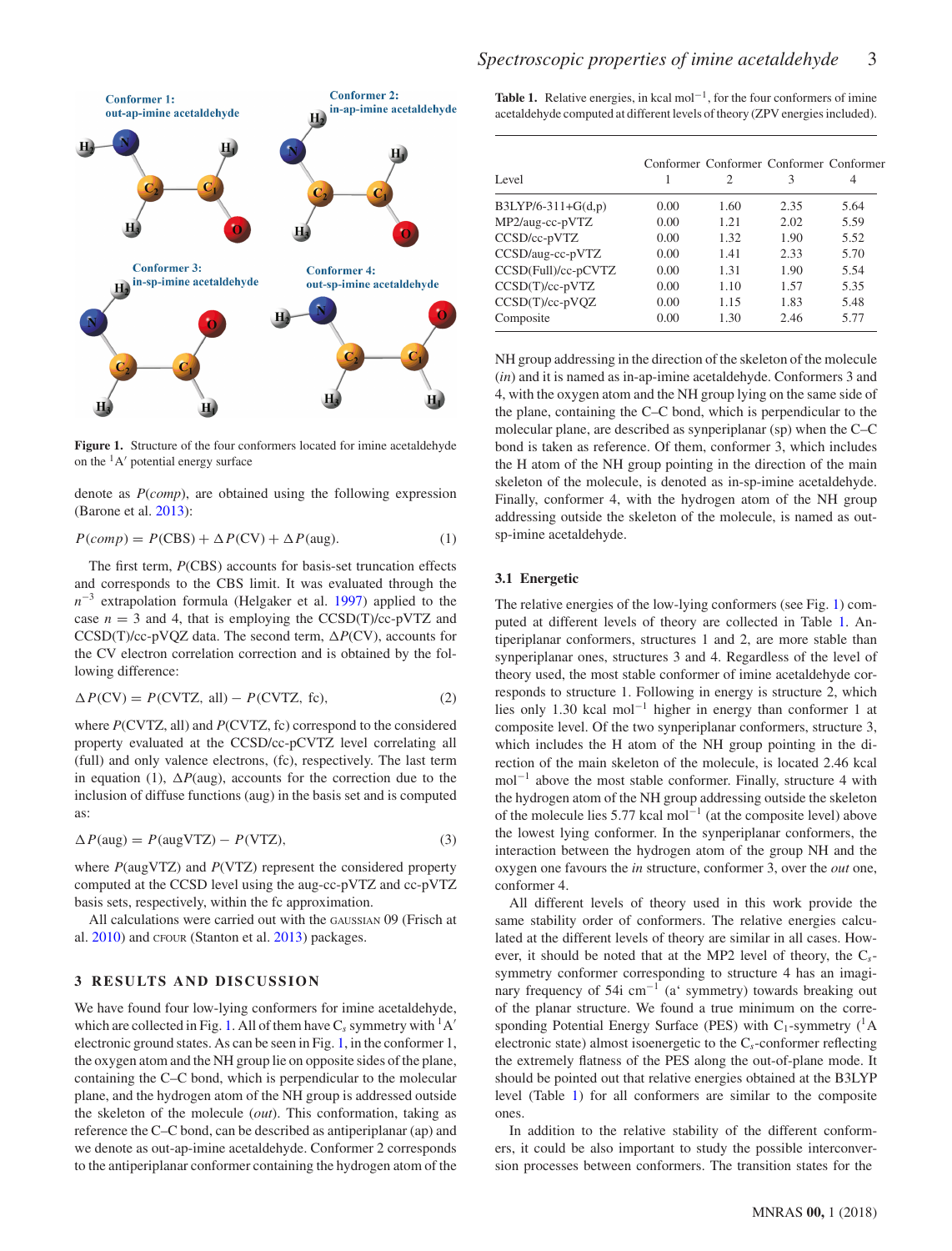<span id="page-3-0"></span>

**Figure 2.** Interconversion barrier between the four conformers located for imine acetaldehyde. Relative energies, in kcal mol<sup>−1</sup>, are calculated respect to conformer 1 at the CCSD(T)/aug-cc-pVQZ//CCSD/cc-pVTZ level (ZPV energies are included).

isomerization processes between conformers are depicted in Fig. [2.](#page-3-0) At the CCSD(T)/aug-cc-pVQZ//CCSD/cc-pVTZ level the barrier for the interconversion between the two most stable conformers, which only differs in the CNH angle, conformer  $2 \rightarrow$  conformer 1, is about 25.85 kcal mol−<sup>1</sup> (≈13008 K). A similar barrier was found for the interconversion process between conformer  $4 \rightarrow$ conformer 3 which also differ in the CNH angle. In this case the transition state structure (TS43) connecting both conformers is located 25.29 kcal mol<sup>-1</sup> (≈12726 K) above conformer 4. These high barriers indicate that both interconversion processes should have very slow rates. We also consider the interconversion process between synperiplanar  $\leftrightarrow$  antiperiplanar conformations, which differ in the relative orientation of the oxygen atom, and the NH group. The interconversion barrier for the conformer  $4 \rightarrow$  conformer 1 process is 1.17 kcal mol<sup>-1</sup> (≈589 K) whereas for the inverse process is 6.70 kcal mol−<sup>1</sup> (≈3372 K). Hence, conformer 4 could more easily convert into the lowest lying conformer. In the case of the interconversion process between conformer  $3 \rightarrow$  conformer 2, the corresponding transition state structure (TS32) lies 4.93 kcal mol<sup>-1</sup> (≈2481 K) higher in energy than conformer 3. This barrier suggests that the interconversion process between these two conformers should have a relatively slow rate. The transition states for the different interconversion processes, TS21, TS32, TS41, and TS43, computed at the B3LYP levels are located 24.78 kcal mol−1, 7.23 kcal mol<sup>-1</sup>, 6.70 kcal mol<sup>-1</sup>, and 28.53 kcal mol<sup>-1</sup>, above the conformer 1, respectively. We can see that the B3LYP methodology gives a good agreement for relative energies of the conformers but isomerization barriers differs significantly with respect to these calculations at the CCSD(T) level.

#### **3.2 Structure**

The equilibrium geometries for the imine acetaldehyde conformers obtained at the CCSD/cc-pVTZ and composite levels are given in Table [2.](#page-4-0) Geometrical parameters of the transition state structures for interconversion processes between conformers, computed at the CCSD/cc-pVTZ level, are also included in Table [2.](#page-4-0) All the confomers display similar structural characteristics, and these similarities are much more pronounced between the two conformations either with an antiperiplanar disposition (conformers 1 and 2) or with synperiplanar orientation (conformers 3 and 4). In all the conformers, the CO bond lengths are very close to the typical C–O double bond value (1.205 Åin formaldehyde Gurvich; Veyts & Alcock [1989\)](#page-5-25), 1.216 Å in acetaldehyde (Hollenstien & Gunthard [1971\)](#page-5-26). The C–N bond distances values are compatible with a typical C–N double bond (i.e. 1.273 Å in methanimine; Harmony et al. [1979\)](#page-5-27). For all the isomers, the computed C–C bond distances and the CCO angles are not far from the corresponding ones found in acetaldehyde (Hollenstien & Gunthard [1971;](#page-5-26) 1.501 Å and 123.9<sup>°</sup>, respectively).

With regard to the geometrical parameters for the transition state structures, we observe that, as expected, for the TS21 and TS43 structures, the HNC angle value (178.50◦ and 179.34◦, respectively, at the CCSD/cc-pVTZ level) is intermediate between those of the conformers that connect the transition state structures. In a similar way, for the transition state structures that connect synperiplanar and antiperiplanar conformations, namely TS32 and TS41, the dihedral angles ( $\frac{\cancel{}}{\cancel{}}$  (NCCH<sub>1</sub>) = 89.75° and 99.34°, respectively, at the CCSD/cc-pVTZ level) are in the middle point between those of the corresponding conformers (0.◦ and 180.◦, respectively).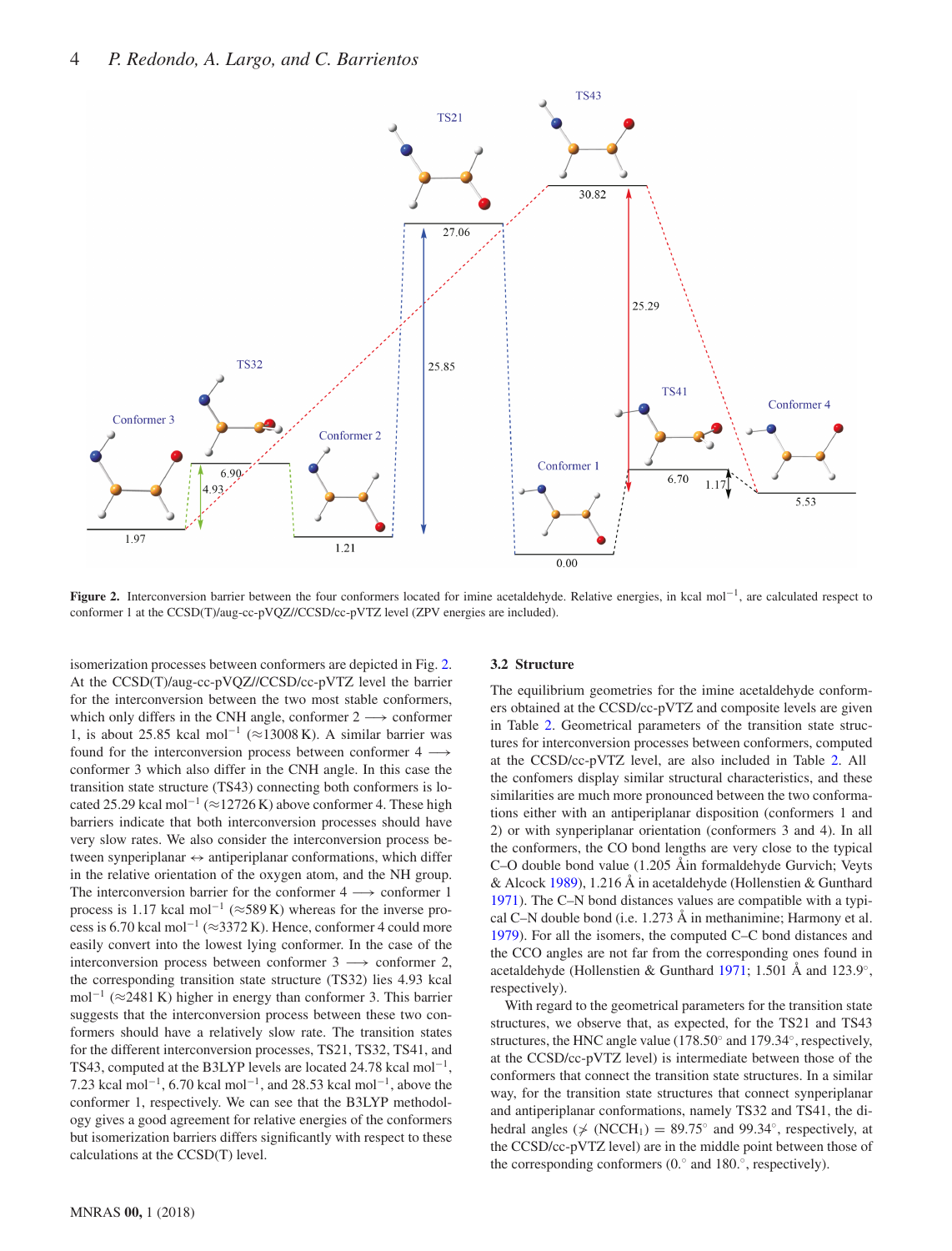<span id="page-4-0"></span>**Table 2.** Structural parameters (distances in Angstroms and angles in degrees) of the imine acetaldehyde conformers and the transition state structures.

| Parameter                                                | Level        | Conformer<br>1 | Conformer<br>2 | Conformer<br>3 | Conformer<br>$\overline{4}$ | <b>TS21</b> | <b>TS32</b> | <b>TS41</b> | <b>TS43</b> |
|----------------------------------------------------------|--------------|----------------|----------------|----------------|-----------------------------|-------------|-------------|-------------|-------------|
|                                                          |              |                |                |                |                             |             |             |             |             |
| $d(O-C_1)$                                               | CCSD/cc-pVTZ | 1.2056         | 1.2032         | 1.2051         | 1.2015                      | 1.2040      | 1.2049      | 1.2130      | 1.2016      |
|                                                          | Composite    | 1.2068         | 1.2043         | 1.2055         | 1.2019                      |             |             |             |             |
| $d(C_1-C_2)$                                             | CCSD/cc-pVTZ | 1.4956         | 1.4988         | 1.5109         | 1.5105                      | 1.5140      | 1.5131      | 1.5032      | 1.5294      |
|                                                          | Composite    | 1.4906         | 1.4930         | 1.5075         | 1.5070                      |             |             |             |             |
| $d(N-C_2)$                                               | CCSD/cc-pVTZ | 1.2708         | 1.2706         | 1.2685         | 1.2691                      | 1.2370      | 1.2680      | 1.2751      | 1.2321      |
|                                                          | Composite    | 1.2713         | 1.2713         | 1.2683         | 1.2689                      |             |             |             |             |
| $d(C_1 - H_1)$                                           | CCSD/cc-pVTZ | 1.1007         | 1.1064         | 1.1009         | 1.1039                      | 1.1038      | 1.1119      | 1.1041      | 1.1063      |
|                                                          | Composite    | 1.1009         | 1.1067         | 1.1011         | 1.1039                      |             |             |             |             |
| $d(C_2-H_3)$                                             | CCSD/cc-pVTZ | 1.0900         | 1.0861         | 1.0870         | 1.0924                      | 1.1000      | 1.0947      | 1.0937      | 1.1044      |
|                                                          | Composite    | 1.0903         | 1.0867         | 1.0874         | 1.0925                      |             |             |             |             |
| $d(N-H2)$                                                | CCSD/cc-pVTZ | 1.0179         | 1.0228         | 1.0240         | 1.0183                      | 0.9870      | 1.0248      | 1.0203      | 0.9865      |
|                                                          | Composite    | 1.0176         | 1.0227         | 1.0242         | 1.0178                      |             |             |             |             |
| $\angle$ (C <sub>2</sub> C <sub>1</sub> O)               | CCSD/cc-pVTZ | 122.62         | 123.43         | 121.87         | 124.07                      | 122.80      | 122.99      | 122.58      | 123.64      |
|                                                          | Composite    | 122.27         | 123.22         | 121.81         | 123.99                      |             |             |             |             |
| $\angle$ (C <sub>1</sub> C <sub>2</sub> N)               | CCSD/cc-pVTZ | 118.01         | 123.54         | 122.74         | 120.35                      | 122.02      | 124.90      | 118.79      | 123.03      |
|                                                          | Composite    | 117.65         | 123.17         | 122.78         | 120.29                      |             |             |             |             |
| $\angle$ (H <sub>1</sub> C <sub>1</sub> C <sub>2</sub> ) | CCSD/cc-pVTZ | 114.37         | 114.50         | 116.73         | 114.57                      | 114.13      | 115.78      | 116.11      | 114.79      |
|                                                          | Composite    | 114.98         | 114.90         | 116.96         | 114.91                      |             |             |             |             |
| $\angle$ (H <sub>3</sub> C <sub>2</sub> C <sub>1</sub> ) | CCSD/cc-pVTZ | 116.04         | 116.36         | 116.73         | 117.50                      | 113.47      | 116.34      | 116.35      | 113.18      |
|                                                          | Composite    | 116.55         | 116.69         | 117.52         | 115.55                      |             |             |             |             |
| $\angle$ (H <sub>2</sub> NC <sub>2</sub> )               | CCSD/cc-pVTZ | 110.74         | 109.85         | 108.08         | 110.01                      | 178.50      | 111.74      | 110.35      | 179.34      |
|                                                          | Composite    | 111.57         | 110.84         | 109.15         | 110.93                      |             |             |             |             |
|                                                          | CCSD/cc-pVTZ | 0.00           | 0.00           | 180.00         | 180.00                      | 0.00        | 89.75       | 99.34       | 180.00      |
| $\frac{\cancel{}}{\cancel{}}(NC_2C_1H_1)$                |              |                |                |                |                             |             |             |             |             |
|                                                          | Composite    | 0.00           | 0.00           | 180.00         | 180.00                      |             |             |             |             |

<span id="page-4-1"></span>**Table 3.** Spectroscopic parameters for the imine acetaldehyde conformers (in MHz): Equilibrium (A*e*, B*e*, and C*e*) and ground vibrational state (A0, B0, and C0) Rotational Constants are computed with the composite method and Centrifugal Distortion parameters in the Symmetrically Reduced Hamiltonian (D*J*,  $D_{JK}$ ,  $D_K$ ,  $d_L$  and  $d_2$ ) at the CCSD/cc-pVTZ level. Dipole Moments ( $\mu$  in Debye) are computed at the CCSD/cc-pVTZ level.

|                | Conformers $A_e$ | B <sub>e</sub> |        | A <sub>0</sub> | B <sub>0</sub> | C <sub>0</sub> | $D_I x 10^3$ | $D_{IK}$ $\times 10^3$ | $D_K$ x10 <sup>3</sup> | $d_1x10^6$            | $d_2x10^6$      |      |
|----------------|------------------|----------------|--------|----------------|----------------|----------------|--------------|------------------------|------------------------|-----------------------|-----------------|------|
|                | 53 658.1         | 4780.0         | 4389.1 | 52 765.0       | 4766.6         | 4364.4         | 0.681        | 120.424                | 1216.232               | 30.623                | $-33.287$       | 2.52 |
| 2              | 50 670.8         | 4790.6         | 4376.8 | 50 122.9       | 4762.6         | 4350.2         | .0665        | $-6.59143$             | 369.886                | $-117.951$            | $-5.81331$ 1.75 |      |
| 3              | 24 049.5         | 6531.3         | 5136.3 | 24 0 35.1      | 6448.0         | 5082.2         | 5.394        | $-27.576$              | 95.733                 | $-1563.600 - 105.577$ |                 | 2.61 |
| $\overline{4}$ | 25 900.2         | 6152.6         | 4971.6 | 25 980.7       | 6069.8         | 4939.9         | 5.352        | 44.502                 | 70.047                 | $-1302.680$           | 233.806         | 4.55 |

#### **3.3 Spectroscopic parameters**

The relevant spectroscopic parameters to rotational spectroscopy, together with the dipole moments for the imine acetaldehyde conformers are collected in Table [3.](#page-4-1) The values of equilibrium rotational constants were obtained from the bond distances computed at the composite level showed in Table [2.](#page-4-0) The corresponding constants for the ground vibrational state were computed from vibration-rotation coupling constants and degeneracy factors for the vibrational modes from anharmonic vibrational frequencies at the CCSD/cc-pVTZ level. The similarities found in structural parameters between the two conformations either with an antiperiplanar disposition (conformers 1 and 2) or with synperiplanar orientation (conformers 3 and 4) are reflected in the calculated rotational constants. We can also see in Table [3](#page-4-1) that all the conformers have relative high dipole moments (1.75–4.55 D) that should favour their possible detection provided they can be formed in the ISM.

The predicted harmonic and anharmonic vibrational frequencies and the corresponding IR intensities, computed at the CCSD/ccpVTZ level, for the imine acetaldehyde conformers, are given in Table [4.](#page-5-28) Convergence problems are found in the calculation of anharmonic contribution at the CCSD/cc-pVTZ level for the conformer 1, and in this case, the anharmonic contributions are computed at the MP2/cc-pVTZ level. This information could help for an eventual detection in the gas phase of imine acetaldehyde through IR spectroscopy. An intense band associated with the C–O stretching mode dominates the IR spectrum of all conformers. This band is located at 1798 cm<sup>-1</sup>, 1815 cm<sup>-1</sup>, 1799 cm<sup>-1</sup>, and 1812 cm<sup>-1</sup> in conformers 1, 2, 3, and 4, respectively.

As usual, the comparison between obtained harmonic and anharmonic frequencies shows, in general, that harmonic frequencies are slightly higher than the corresponding anharmonic ones and the absolute differences are more important in the larger frequencies corresponding to stretching modes. The only exception is the negative anharmonicity found in some bending modes as the a' NCC-bending mode of conformer 1 located at 344 cm−1. Regarding IR intensities there are no straightforward variations when passing from the harmonic to the anharmonic approach. This shows that it is not possible to found a general scale factor to obtain IR anharmonic intensities from harmonic ones. Therefore, to describe correctly the intensities of the IR spectrum is necessary to take into account anharmonic contributions.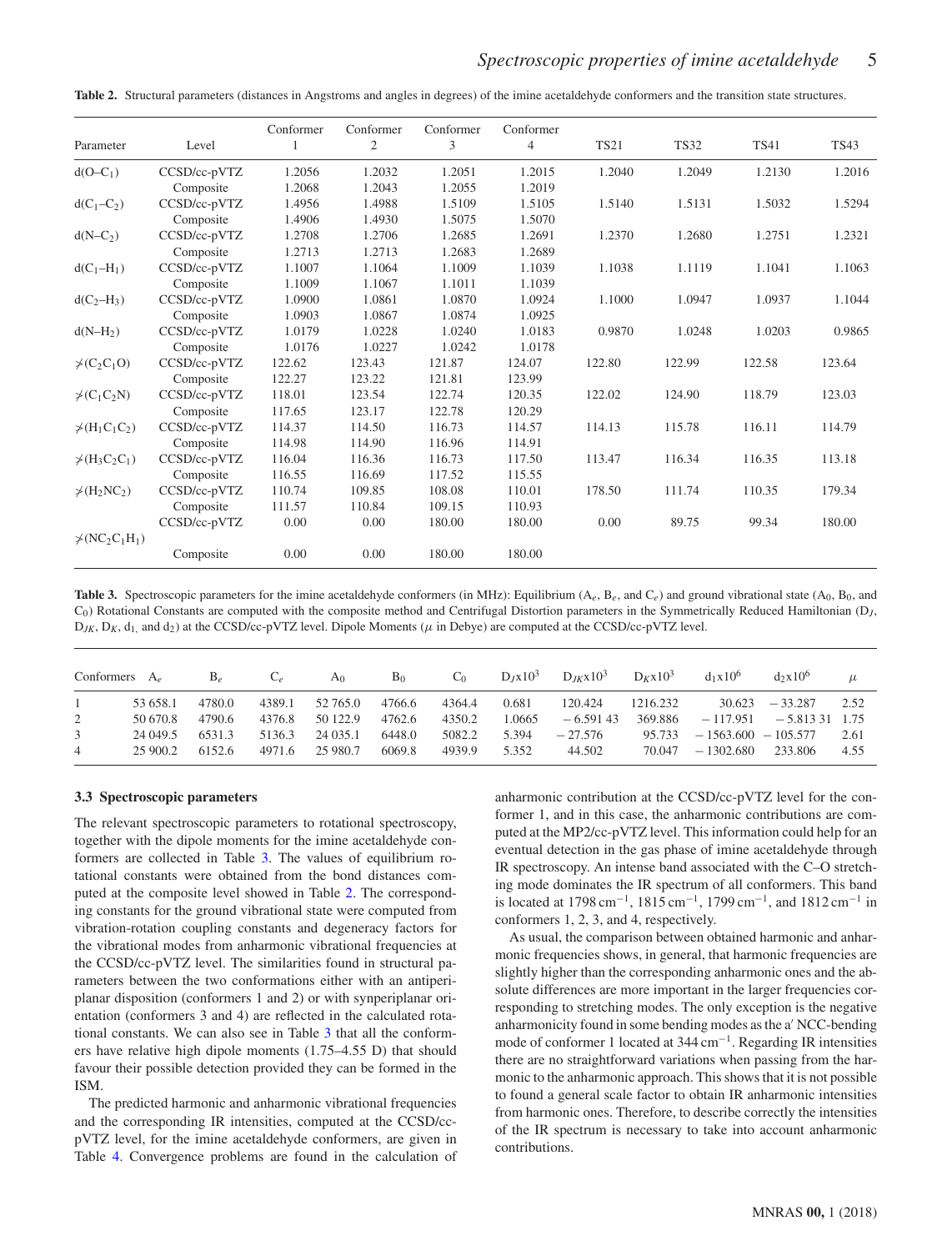<span id="page-5-28"></span>**Table 4.** CCSD/cc-pVTZ Harmonic,  $\omega$ , and Anharmonic,  $\nu$ , Vibrational Frequencies (cm<sup>-1</sup>) and IR Intensities, I<sub>har</sub> and I<sub>anhar</sub> (km mol<sup>-1</sup>), for the imine acetaldehyde conformers.

| Conformer $1^a$ |          |           |       |                      | Conformer 2 |           |            |                        | Conformer 3 |                    |            |                        | Conformer 4 |           |            |                        |
|-----------------|----------|-----------|-------|----------------------|-------------|-----------|------------|------------------------|-------------|--------------------|------------|------------------------|-------------|-----------|------------|------------------------|
| Mode            | $\omega$ | $1_{har}$ | $\nu$ | $\mathbf{I}_{anhar}$ | $\omega$    | $I_{har}$ | $\upsilon$ | $\mathbf{1}_{a n har}$ | $\omega$    | $\mathbf{I}_{har}$ | $\upsilon$ | $\mathbf{1}_{a n har}$ | $\omega$    | $I_{har}$ | $\upsilon$ | $\mathbf{1}_{a n har}$ |
| a'              | 3503     | 2.1       | 3337  | 0.3                  | 3434        | 1.2       | 3270       | 1.4                    | 3433        | 2.9                | 3280       | 3.4                    | 3496        | 1.0       | 3329       | 0.3                    |
| a'              | 3121     | 20.4      | 2954  | 26.0                 | 3173        | 8.7       | 3052       | 7.2                    | 3155        | 26.9               | 2990       | 5.7                    | 3085        | 52.7      | 2919       | 42.0                   |
| a'              | 3017     | 50.3      | 2863  | 46.8                 | 2951        | 73.5      | 2812       | 69.0                   | 3003        | 87.1               | 2862       | 83.6                   | 2967        | 99.0      | 2847       | 50.6                   |
| a'              | 1831     | 103.9     | 1798  | 91.3                 | 1833        | 111.2     | 1815       | 357.0                  | 1826        | 66.8               | 1799       | ***                    | 1841        | 76.0      | 1812       | 263.3                  |
| a'              | 1715     | 22.3      | 1683  | 17.2                 | 1712        | 17.8      | 1680       | 13.7                   | 1714        | 14.3               | 1683       | 6.2                    | 1723        | 7.7       | 1691       | 8.1                    |
| a'              | 1426     | 25.3      | 1393  | 20.0                 | 1421        | 8.6       | 1386       | 22.8                   | 1458        | 7.5                | 1432       | 6.0                    | 1458        | 22.4      | 1426       | 19.9                   |
| a'              | 1389     | 13.2      | 1354  | 15.9                 | 1412        | 23.7      | 1369       | 0.0                    | 1416        | 22.2               | 1387       | 17.7                   | 1417        | 7.1       | 1389       | 7.1                    |
| a'              | 1243     | 36.8      | 1220  | 37.2                 | 1254        | 25.9      | 1227       | 28.3                   | 1257        | 90.9               | 1237       | 36.1                   | 1228        | 49.5      | 1207       | 50.0                   |
| a'              | 1145     | 6.6       | 1116  | 6.5                  | 1160        | 61.2      | 1134       | 60.1                   | 1176        | 62.9               | 1146       | 61.1                   | 1142        | 6.6       | 1116       | 6.4                    |
| a'              | 1058     | 4.5       | 1037  | 3.5                  | 1074        | 58.5      | 1046       | 57.7                   | 1057        | 0.2                | 1039       | 0.3                    | 1051        | 7.5       | 1034       | 8.4                    |
| a'              | 1052     | 26.0      | 1026  | 26.4                 | 1047        | 0.4       | 1030       | 0.6                    | 913         | 36.0               | 894        | 31.3                   | 915         | 21.8      | 896        | 25.0                   |
| a'              | 717      | 61.3      | 690   | 58.1                 | 730         | 10.5      | 793        | 259.7                  | 790         | 25.2               | 770        | 21.2                   | 775         | 72.9      | 804        | 23.8                   |
| a'              | 588      | 1.5       | 579   | 1.4                  | 578         | 2.6       | 569        | 2.3                    | 700         | 10.7               | 682        | 11.1                   | 655         | 46.9      | 624        | 36.8                   |
| a'              | 344      | 37.6      | 345   | 36.0                 | 342         | 37.0      | 346        | 35.7                   | 305         | 18.3               | 295        | 16.5                   | 297         | 0.2       | 297        | 0.2                    |
| a'              | 155      | 19.0      | 154   | 18.3                 | 145         | 16.9      | 144        | 16.1                   | 189         | 10.2               | 181        | 10.1                   | 53          | 2.4       | 104        | 0.9                    |

*Note. <sup>a</sup>*Anharmonic contributions for conformer 1 are computed at the MP2/cc-pVTZ level.

## **4 CONCLUSIONS**

We have carried out a theoretical study of imine acetaldehyde conformers by means of different quantum chemical approaches. The composite level employed allows us to obtain equilibrium structures, rotational parameters, and relative energies with 'spectroscopic' accuracy. Vibrational harmonic and anharmonic frequencies and intensities have been computed at the CCSD level.

Four low-lying conformers have been characterized on the  ${}^{1}A'$ PES. The most stable conformer of imine acetaldehyde corresponds to structure 1, out-ap-imine acetaldehyde. In this conformer, the oxygen atom and the NH group lie on opposite sides of the plane, containing the C–C bond, which is perpendicular to the molecular plane, and the hydrogen atom of the NH group is addressed outside the skeleton of the molecule (*out*). Conformer 2 with the hydrogen atom of the NH group addressing in the direction of the skeleton of the molecule (*in*) lies only 1.30 kcal mol−<sup>1</sup> higher in energy than conformer 1 at composite level. The two synperiplanar conformers, structures 3 (*in*) and 4 (*out*), with the oxygen atom and the NH group lying on the same side of the plane, are located 2.46 kcal mol−<sup>1</sup> and 5.77 kcal mol−<sup>1</sup> above conformer 1, respectively, at the composite level.

We have also analysed the interconversion processes between conformers. The more easier process corresponds to the isomerization of conformer 4 (the less stable) to conformer 1 (the most stable) with an interconversion barrier of 1.17 kcal mol<sup>-1</sup> (≈589 K). These results show that at the low temperatures of the interstellar medium the four conformers could coexist.

The relevant spectroscopic parameters to rotational spectroscopy and vibrational frequencies are reported for the four conformers. This information could help in their laboratory or astronomical detection by radioastronomy or IR spectroscopy.

## **ACKNOWLEDGEMENTS**

Financial support from the Spanish Ministerio de Economía Industria y Competitividad (Grant AYA2017-87515-P). This work is a result of the collaboration of the COST Action TD 1308.

## **REFERENCES**

<span id="page-5-20"></span>Barone V., 2005, [J. Chem. Phys.,](http://dx.doi.org/10.1063/1.1824881) 122, 014108

- <span id="page-5-14"></span>Ba[rone V., Biczysko M., Bloino J., Puzzarini C., 2013a,](http://dx.doi.org/10.1039/C2CP43884D) Phys. Chem. Chem. Phys., 15, 1358
- <span id="page-5-22"></span>Barone V., Biczysko M., Bloino J., Puzzarini C., 2013b, J. Chem. Theory Comput., 9, 1533
- <span id="page-5-15"></span>Becke A. D., 1986, [J. Chem. Phys.,](http://dx.doi.org/10.1063/1.450025) 84, 4524
- <span id="page-5-16"></span>Becke A. D., 1988a, [J. Chem. Phys.,](http://dx.doi.org/10.1063/1.454033) 88, 2547
- <span id="page-5-17"></span>Becke A. D., 1988b, [J. Chem. Phys.,](http://dx.doi.org/10.1063/1.454274) 88, 1053
- <span id="page-5-8"></span>Belloche A. et al., 2017, A&A, 601, A49
- <span id="page-5-3"></span>Brunken S., Gottlieb C. A., McCarthy M. C., Thaddeus P., 2009, [ApJ,](http://dx.doi.org/10.1088/0004-637X/697/1/880) 697, 880
- <span id="page-5-4"></span>Brunken S., Belloche A., Martín S., Verheyen L., Menten K. M ., 2010, A&A, 516, A109
- <span id="page-5-7"></span>Cernicharo J. et al., 2016, A&A, 587, L4
- <span id="page-5-2"></span>Coutens A. et al., 2016, A&A, 590, L6
- <span id="page-5-18"></span>Dunning T. H., 1989, [J. Chem. Phys,](http://dx.doi.org/10.1063/1.456153) 90, 1007
- <span id="page-5-11"></span>Fairley D. A., Scott G. B. I., Freeman C. G., Maclagan R. G. A. R., McEwan M. J., 1996, [J. Chem. Soc. Faraday Trans.,](http://dx.doi.org/10.1039/FT9969201305) 92, 1305
- <span id="page-5-24"></span>Frisch M. J. et al., 2010, Gaussian 09, Gaussian Inc, Wallingford CT
- <span id="page-5-19"></span>Gonzalez C., Schelegel H. B., 1990, [J. Phys. Chem.,](http://dx.doi.org/10.1021/j100377a021) 94, 5523
- <span id="page-5-0"></span>Gottlieb C. A., Palmer P., Richard L. J., Zuckerman B., 1973, [ApJ,](http://dx.doi.org/10.1086/152178) 182, 699
- <span id="page-5-10"></span>Grandinetti F., Hrusak J., Schroder D., Schwarz H., 1992, [J. Phys. Chem.,](http://dx.doi.org/10.1021/j100184a016) 96, 2100
- <span id="page-5-25"></span>Gurvich L. V., Veyts I. V., Alcock C. B., 1989, Thermodynamic Properties of Individual Substances. Hemisphere Pub. Co., New York
- <span id="page-5-1"></span>Halfen D. T., Ilyushin V. V., Ziurys L. M., 2011, [ApJ,](http://dx.doi.org/10.1088/0004-637X/743/1/60) 743, 60
- <span id="page-5-6"></span>Halfen D. T., Ilyushin V. V., Ziurys L. M., 2015 [ApJ,](http://dx.doi.org/10.1088/2041-8205/812/1/L5) 812, L5
- <span id="page-5-27"></span>Harmony M. D., Laurie V. W., Kuczkowski R. L., Schwendeman R. H., [Ramsay D. A., Lovas F. J., Lafferty W. J., Maki A. G., 1979,](http://dx.doi.org/10.1063/1.555605) J. Phys. Chem. Ref. Data, 8, 619
- <span id="page-5-12"></span>Heckert M., Kállay M., Gauss J., 2005, [Mol. Phys.,](http://dx.doi.org/10.1080/00268970500083416) 103, 2109
- <span id="page-5-13"></span>Heckert M., Kállay M., Tew D. P., Klopper W., Gauss J., 2006, J. Chem. Phys., 125, 044108
- <span id="page-5-23"></span>Helgaker T., Klopper W., Koch H., Noga J., 1997, JChPh, 106, 9639
- <span id="page-5-26"></span>Hollenstien H., Gunthard, Hs H., 1971, [Spec. Acta,](http://dx.doi.org/10.1016/0584-8539(71)80102-2) 27A, 2027
- <span id="page-5-9"></span>Hollis J. M., Snyder L. E., Ziurys L. M., McGonagle D., 1991, in Haschick A. D., Ho P. T. P., eds., ASP Conf. Ser., Vol. 16, Atoms, Ions and Molecules: New Results in Spectral Line Astrophysics, Astron. Soc. Pac., San Francisco. , 407
- <span id="page-5-5"></span>Hollis J. M., Lovas F. J., Remijan A. J., Jewell P. R., Ilyushin V. V., Kleiner I., 2006, [ApJ,](http://dx.doi.org/10.1086/505110) 643, L25
- <span id="page-5-21"></span>Huang X., Lee T. J., 2008, [J. Chem. Phys.,](http://dx.doi.org/10.1063/1.2957488) 129, 044312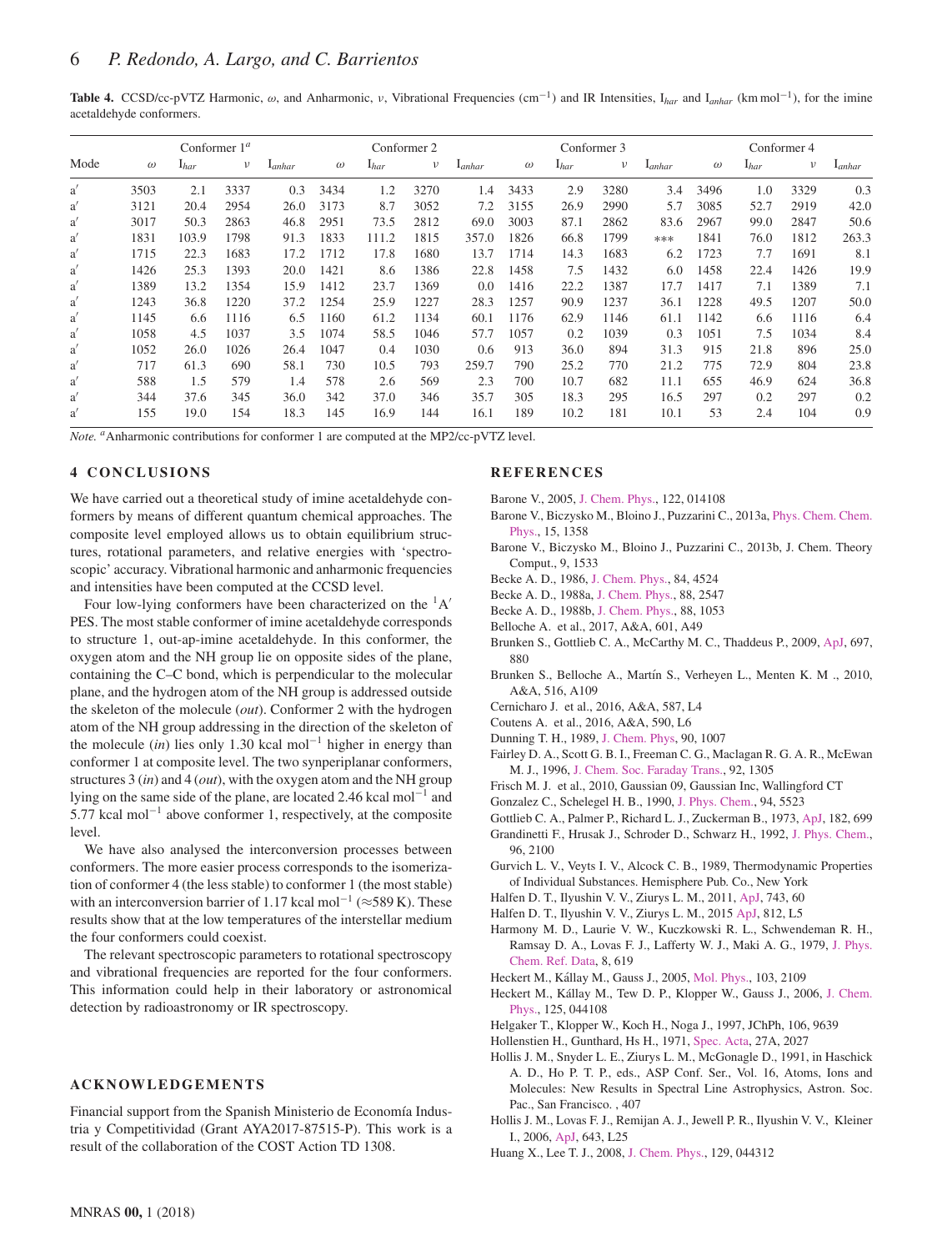- <span id="page-6-3"></span>Kahane C., Ceccarelli C., Faure A., Caux E., 2013, [ApJ,](http://dx.doi.org/10.1088/2041-8205/763/2/L38) 763, L38
- <span id="page-6-20"></span>Kendall R. A., Dunning T. H., Harrison R. J., 1992, [J. Chem. Phys.,](http://dx.doi.org/10.1063/1.462569) 96, 6796
- <span id="page-6-18"></span>Krishnan R., Binkley J. S., Seeger R., Pople J. A., 1980, [J. Chem. Phys.,](http://dx.doi.org/10.1063/1.438955) 72, 650
- <span id="page-6-1"></span>Lazareff B., Lucas R., Encrenaz P., 1978, A&A, 70, L77
- <span id="page-6-22"></span>Lee T. J., Taylor P. R., 1989, [Int. J. Quantum Chem.,](http://dx.doi.org/10.1002/qua.560360824) 36, 199
- <span id="page-6-17"></span>Lee C., Yang W., Parr R. G., 1988, [Phys. Rev. B](http://dx.doi.org/10.1103/PhysRevB.37.785) , 37, 785
- <span id="page-6-14"></span>Lepp S., Dalgarno A., Sternberg A., 1987, [ApJ,](http://dx.doi.org/10.1086/165636) 321, 383
- <span id="page-6-6"></span>Marcelino N., Cernicharo J., Tercero B., Roueff E., 2009, [ApJ,](http://dx.doi.org/10.1088/0004-637X/690/1/L27) 690, L27
- <span id="page-6-23"></span>Martin J. M. L., Lee T. J., Scuseria G. E., Taylor P. R., 1992, [J. Chem. Phys.,](http://dx.doi.org/10.1063/1.463684) 97, 6549
- <span id="page-6-19"></span>Moller C., Plesset M., 1934, PhRv., 46, 618
- <span id="page-6-2"></span>Motiyenko R. A., Tercero B., Cernicharo J., Margules L., 2012, A&A, 548, A71
- <span id="page-6-15"></span>Puzzarini C., Barone V., 2018, [Acc. Chem. Res.,](http://dx.doi.org/10.1021/acs.accounts.7b00603) 51, 548
- <span id="page-6-16"></span>Ra[ghavachari K., Trucks G. W., Pople J. A., Head-Gordon M., 1989,](http://dx.doi.org/10.1016/S0009-2614(89)87395-6) Chem. Phys. Lett., 157, 479
- <span id="page-6-9"></span>Redondo P., Martínez H., Largo A., Barrientos C., 2017, A&A, 603, A139

<span id="page-6-7"></span>Remijan A. J., Hollis J. M., Lovas F. J., Stork W. D., Jewell P. R., Meier D. S., 2008, [ApJ,](http://dx.doi.org/10.1086/533529) 675, L85

<span id="page-6-8"></span>Remijan A. J. et al., 2014, [ApJ,](http://dx.doi.org/10.1088/0004-637X/783/2/77) 783, 77

- <span id="page-6-0"></span>Rubin R. H., Swenson G. W., Jr, Solomon R. C., Flygare H. L., 1971, [ApJ,](http://dx.doi.org/10.1086/180810) 169, L39
- <span id="page-6-5"></span>Snyder L. E., Buhl D., 1972, [ApJ,](http://dx.doi.org/10.1086/151739) 177, 619
- <span id="page-6-11"></span>Snyder L. E., Kuan Y. J., Ziurys L. M., Hollis J. M., 1993, [ApJ,](http://dx.doi.org/10.1086/186711) 403, L17
- <span id="page-6-24"></span>Stanton J. F., Gauss J., Harding M. E., Szalay P. G., 2013, CFOUR, A Quantum Chemical Program Package
- <span id="page-6-4"></span>Thiel V., Belloche A., Menten K. M., Garrod R. T., Muller H. S. P., 2017, A&A, 605, L6
- <span id="page-6-13"></span>Turner B. E., Apponi A. J., 2001, [ApJ,](http://dx.doi.org/10.1086/324762) 561, L207
- <span id="page-6-10"></span>Ulich B. L. J., Hollis J. M., Snyder L. E., 1977, [ApJ,](http://dx.doi.org/10.1086/182549) 217, L105
- <span id="page-6-21"></span>Woon D. E., Dunning T. H., Jr, 1995, [J. Chem. Phys.,](http://dx.doi.org/10.1063/1.470645) 103, 4572
- <span id="page-6-12"></span>Ziurys L. M., Hollis J. M., Snyder L. E., 1994, [ApJ,](http://dx.doi.org/10.1086/174442) 430, 706

This paper has been typeset from a TEX/LATEX file prepared by the author.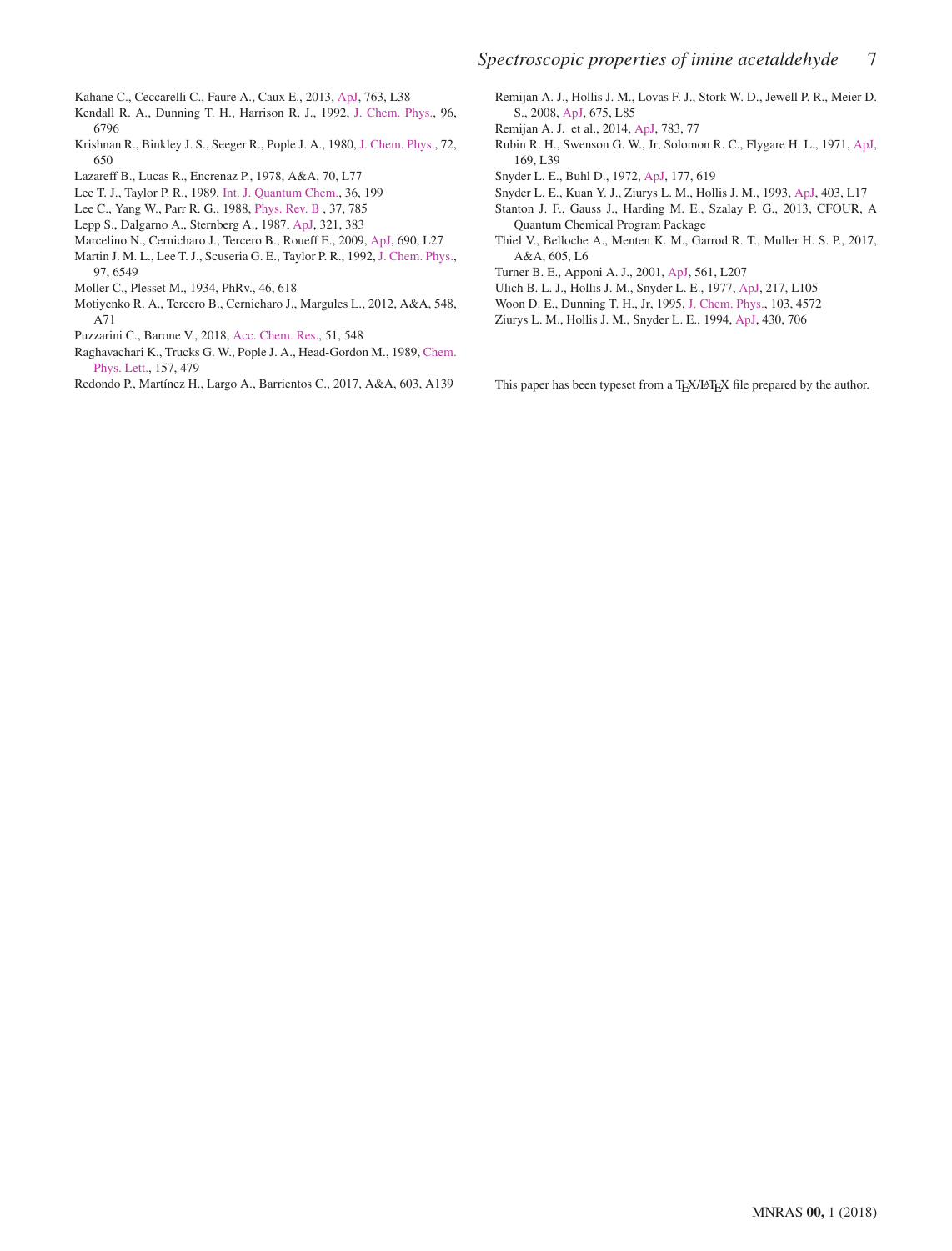## **List of astronomical key words (Updated on 2017 March)**

This list is common to *Monthly Notices of the Royal Astronomical Society, Astronomy and Astrophysics*, and *The Astrophysical Journal*. In order to ease the search, the key words are subdivided into broad categories. No more than *six* subcategories altogether should be listed for a paper.

The subcategories in boldface containing the word 'individual' are intended for use with specific astronomical objects; these should never be used alone, but always in combination with the most common names for the astronomical objects in question. Note that each object counts as one subcategory within the allowed limit of six.

The parts of the key words in italics are for reference only and should be omitted when the keywords are entered on the manuscript.

#### **General**

editorials, notices errata, addenda extraterrestrial intelligence history and philosophy of astronomy miscellaneous obituaries, biographies publications, bibliography sociology of astronomy standards

#### **Physical data and processes**

acceleration of particles accretion, accretion discs asteroseismology astrobiology astrochemistry astroparticle physics atomic data atomic processes black hole physics chaos conduction convection dense matter diffusion dynamo elementary particles equation of state gravitation gravitational lensing: micro gravitational lensing: strong gravitational lensing: weak gravitational waves hydrodynamics instabilities line: formation line: identification line: profiles magnetic fields magnetic reconnection *(magnetohydrodynamics)* MHD masers molecular data molecular processes neutrinos nuclear reactions, nucleosynthesis, abundances opacity plasmas polarization

radiation: dynamics radiation mechanisms:general radiation mechanisms: non-thermal radiation mechanisms: thermal radiative transfer relativistic processes scattering shock waves solid state: refractory solid state: volatile turbulence waves

**Astronomical instrumentation, methods and techniques** atmospheric effects balloons instrumentation: adaptive optics instrumentation: detectors instrumentation: high angular resolution instrumentation: interferometers instrumentation: miscellaneous instrumentation: photometers instrumentation: polarimeters instrumentation: spectrographs light pollution methods: analytical methods: data analysis methods: laboratory: atomic methods: laboratory: molecular methods: laboratory: solid state methods: miscellaneous methods: numerical methods: observational methods: statistical site testing space vehicles space vehicles: instruments techniques: high angular resolution techniques: image processing techniques: imaging spectroscopy techniques: interferometric techniques: miscellaneous techniques: photometric techniques: polarimetric techniques: radar astronomy techniques: radial velocities techniques: spectroscopic telescopes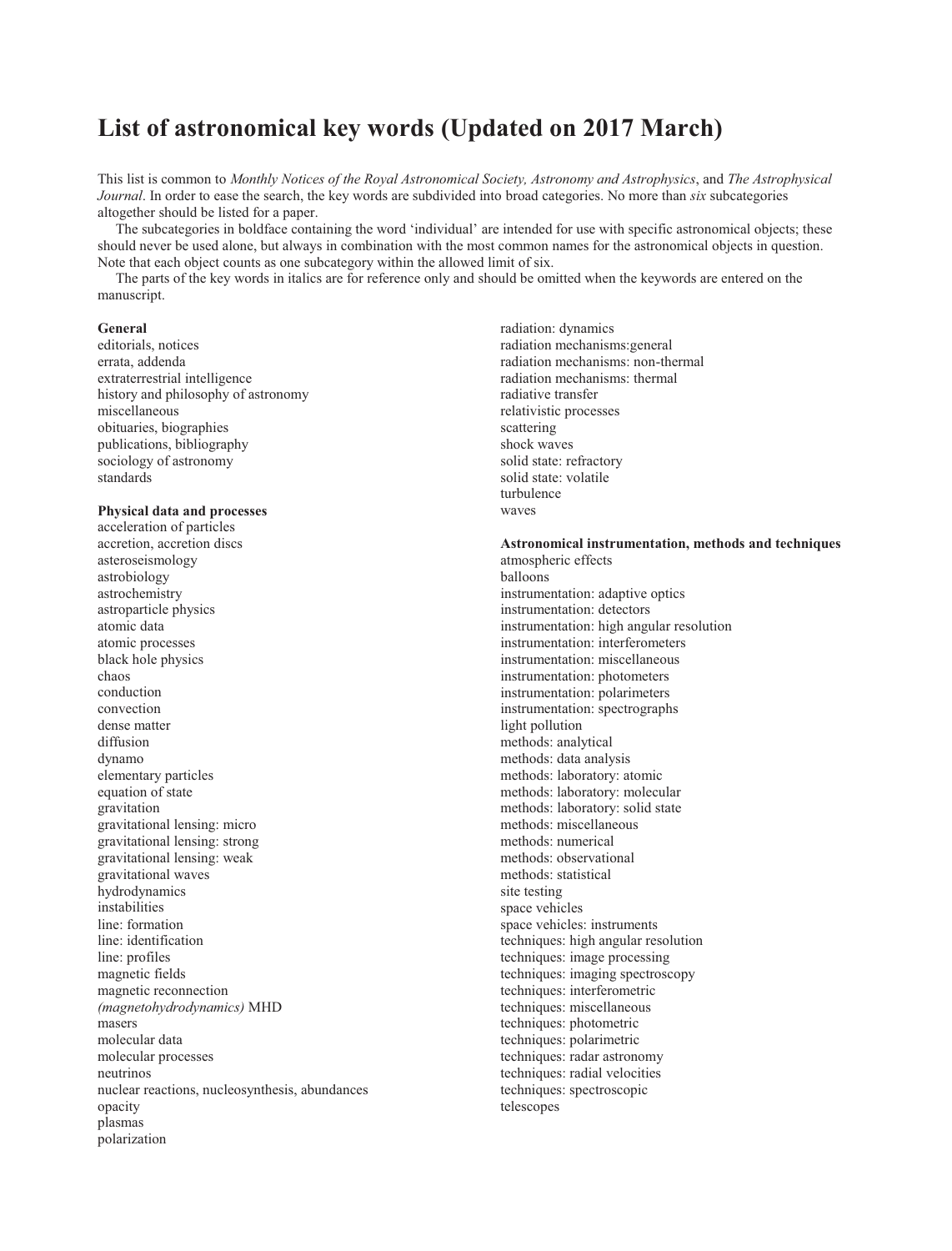## **Astronomical data bases**

astronomical data bases: miscellaneous atlases catalogues surveys virtual observatory tools

### **Astrometry and celestial mechanics**

astrometry celestial mechanics eclipses ephemerides occultations parallaxes proper motions reference systems time

#### **The Sun**

Sun: abundances Sun: activity Sun: atmosphere Sun: chromosphere Sun: corona Sun: coronal mass ejections (CMEs) Sun: evolution Sun: faculae, plages Sun: filaments, prominences Sun: flares Sun: fundamental parameters Sun: general Sun: granulation Sun: helioseismology Sun: heliosphere Sun: infrared Sun: interior Sun: magnetic fields Sun: oscillations Sun: particle emission Sun: photosphere Sun: radio radiation Sun: rotation *(Sun:)* solar–terrestrial relations *(Sun:)* solar wind *(Sun:)* sunspots Sun: transition region Sun: UV radiation Sun: X-rays, gamma-rays

**Planetary systems** comets: general

**comets: individual: . . .** Earth interplanetary medium Kuiper belt: general

**Kuiper belt objects: individual: . . .** meteorites, meteors, meteoroids minor planets, asteroids: general

**minor planets, asteroids: individual: . . .**

#### Moon

Oort Cloud planets and satellites: atmospheres planets and satellites: aurorae planets and satellites: composition planets and satellites: detection planets and satellites: dynamical evolution and stability planets and satellites: formation planets and satellites: fundamental parameters planets and satellites: gaseous planets planets and satellites: general

#### **planets and satellites: individual: . . .**

planets and satellites: interiors planets and satellites: magnetic fields planets and satellites: oceans planets and satellites: physical evolution planets and satellites: rings planets and satellites: surfaces planets and satellites: tectonics planets and satellites: terrestrial planets planet–disc interactions planet–star interactions protoplanetary discs zodiacal dust

## **Stars**

stars: abundances stars: activity stars: AGB and post-AGB stars: atmospheres *(stars:)* binaries *(including multiple)*: close *(stars:)* binaries: eclipsing *(stars:)* binaries: general *(stars:)* binaries: spectroscopic *(stars:)* binaries: symbiotic *(stars:)* binaries: visual stars: black holes *(stars:)* blue stragglers *(stars:)* brown dwarfs stars: carbon stars: chemically peculiar stars: chromospheres *(stars:)* circumstellar matter stars: coronae stars: distances stars: dwarf novae stars: early-type stars: emission-line, Be stars: evolution stars: flare stars: formation stars: fundamental parameters *(stars:)* gamma-ray burst: general *(stars:)* **gamma-ray burst: individual: . . .** stars: general *(stars:)* Hertzsprung–Russell and colour–magnitude diagrams stars: horizontal branch stars: imaging **stars: individual: . . .** stars: interiors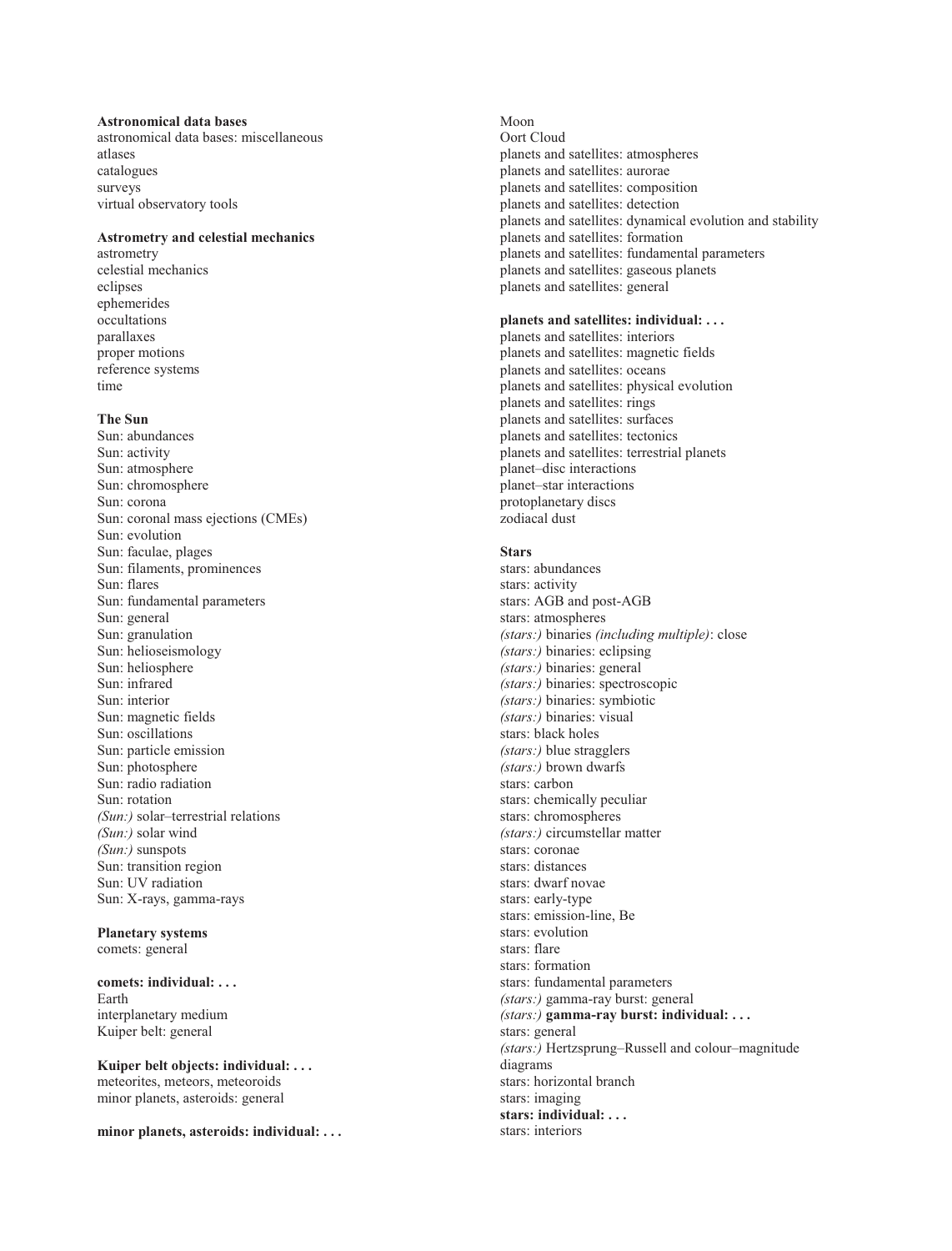stars: jets stars: kinematics and dynamics stars: late-type stars: low-mass stars: luminosity function, mass function stars: magnetars stars: magnetic field stars: massive stars: mass-loss stars: neutron *(stars:)* novae, cataclysmic variables stars: oscillations *(including pulsations)* stars: peculiar *(except chemically peculiar) (stars:)* planetary systems stars: Population II stars: Population III stars: pre-main-sequence stars: protostars *(stars:)* pulsars: general *(stars:)* **pulsars: individual: . . .** stars: rotation stars: solar-type *(stars:)* starspots stars: statistics *(stars:)* subdwarfs *(stars:)* supergiants *(stars:)* supernovae: general *(stars:)* **supernovae: individual: . . .** stars: variables: Cepheids stars: variables: Scuti stars: variables: general stars: variables: RR Lyrae stars: variables: S Doradus stars: variables: T Tauri, Herbig Ae/Be *(stars:)* white dwarfs stars: winds, outflows stars: Wolf–Rayet

#### **Interstellar medium (ISM), nebulae**

ISM: abundances ISM: atoms ISM: bubbles ISM: clouds *(ISM:)* cosmic rays *(ISM:)* dust, extinction ISM: evolution ISM: general *(ISM:)* HII regions *(ISM:)* Herbig–Haro objects

#### **ISM: individual objects: . . .**

*(except planetary nebulae)* ISM: jets and outflows ISM: kinematics and dynamics ISM: lines and bands ISM: magnetic fields ISM: molecules *(ISM:)* photodissociation region (PDR) *(ISM:)* planetary nebulae: general *(ISM:)* **planetary nebulae: individual: . . .** ISM: structure ISM: supernova remnants

#### **The Galaxy**

Galaxy: abundances Galaxy: bulge Galaxy: centre Galaxy: disc Galaxy: evolution Galaxy: formation Galaxy: fundamental parameters Galaxy: general *(Galaxy:)* globular clusters: general *(Galaxy:)* **globular clusters: individual: . . .** Galaxy: halo Galaxy: kinematics and dynamics *(Galaxy:)* local interstellar matter Galaxy: nucleus *(Galaxy:)* open clusters and associations: general *(Galaxy:)* **open clusters and associations: individual: . . .** *(Galaxy:)* solar neighbourhood Galaxy: stellar content Galaxy: structure

#### **Galaxies**

galaxies: abundances galaxies: active *(galaxies:)* BL Lacertae objects: general *(galaxies:)* **BL Lacertae objects: individual: . . .** galaxies: bulges galaxies: clusters: general

## **galaxies: clusters: individual: . . .**

galaxies: clusters: intracluster medium galaxies: distances and redshifts galaxies: dwarf galaxies: elliptical and lenticular, cD galaxies: evolution galaxies: formation galaxies: fundamental parameters galaxies: general galaxies: groups: general

## **galaxies: groups: individual: . . .**

galaxies: haloes galaxies: high-redshift

## **galaxies: individual: . . .**

galaxies: interactions *(galaxies:)* intergalactic medium galaxies: irregular galaxies: ISM galaxies: jets galaxies: kinematics and dynamics *(galaxies:)* Local Group galaxies: luminosity function, mass function *(galaxies:)* Magellanic Clouds galaxies: magnetic fields galaxies: nuclei galaxies: peculiar galaxies: photometry *(galaxies:)* quasars: absorption lines *(galaxies:)* quasars: emission lines *(galaxies:)* quasars: general